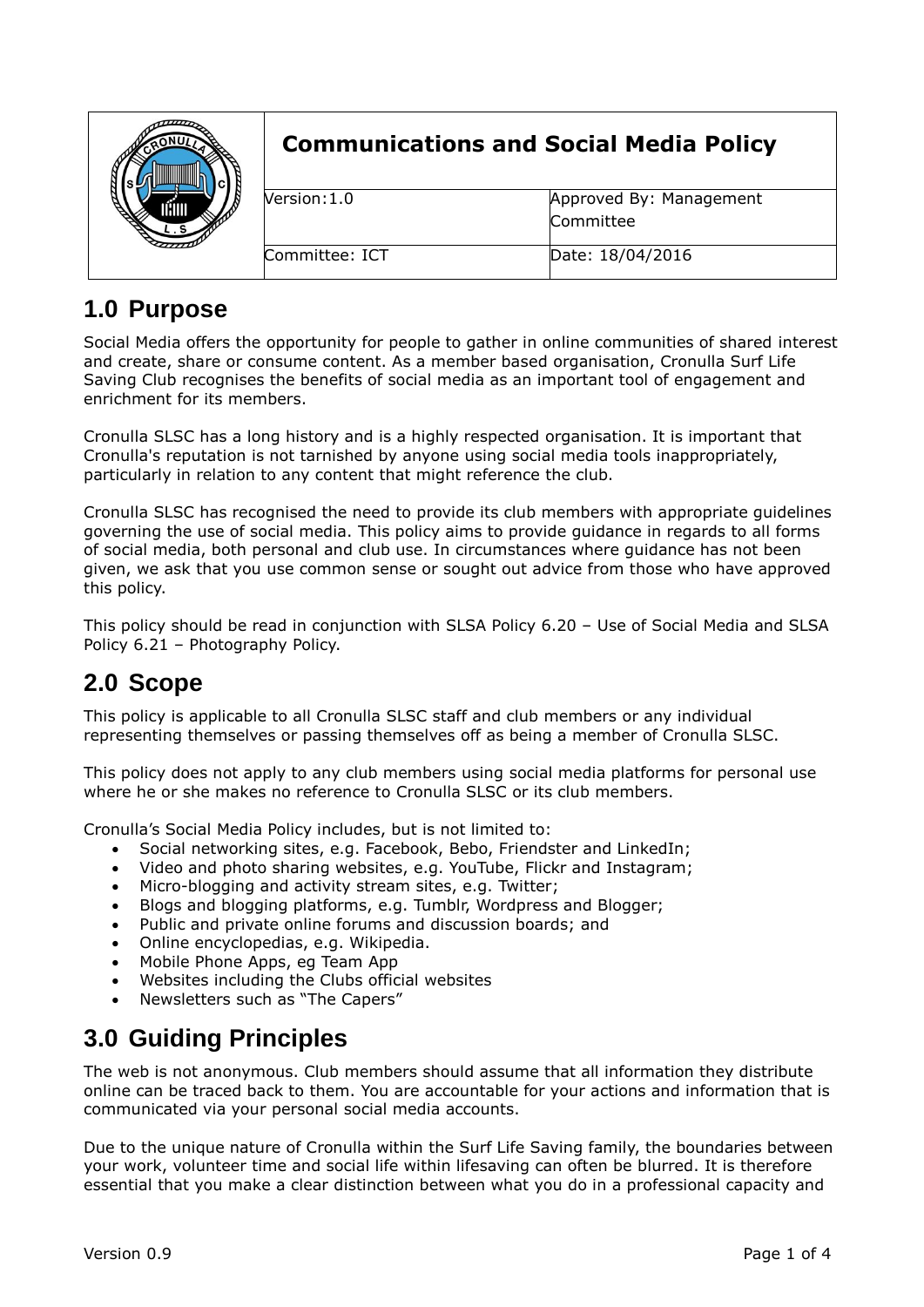what you do, think or say in your capacity as a Cronulla SLSC club member.

When using the Internet for professional or personal pursuits, all members must respect Cronulla SLSC and follow the guidelines in place to ensure Cronulla' s intellectual property or its relationships with sponsors and stakeholders is not compromised, or the club is brought into disrepute.

# **4.0 Usage**

For Cronulla SLSC members and staff, such use;

- Must not include or link to discriminatory, defamatory, abusive or otherwise objectionable language, sexually explicit material, violent images, information on the use and construction of weapons, explosives and other tools of violence or terrorism, hate speeches and overt racism; material extolling the inherent or moral superiority or inferiority of a particular race, ethnic group, or sexual orientation, racial or religious bigotry;
- Must not include a members personal details and information which may compromise the privacy of a person;
- Must not post or exchange information which has the potential to embarrass or bring the Cronulla SLSC or its stakeholders into disrepute;
- Must not contain misleading or untrue; Confidential, competitively or commercially sensitive information.
- Must not endorse or promote any product, opinion or political candidate; and
- It must be abundantly clear that any and all opinions shared are those of the individual and do not represent or reflect the views of Cronulla SLSC.

### **5.0 Branding and Intellectual Property**

You must not use any of Cronulla SLSC's intellectual property or imagery on your personal web pages or social media sites without appropriate referencing. Cronulla's intellectual property includes but is not limited to:

- Logos and the Club cap pattern; and
- Imagery which have been posted on Cronulla's official social media sites

## **6.0 Official Social Media Sites**

When creating social media for club member use, you must ensure that Cronulla's ICT Committee has given you their written consent to create the social media site.

- Any views expressed within an official Cronulla web page or social media site are solely those of the individual and do not represent Cronulla in an official capacity;
- Images of minor children may not be replicated on any site without the written permission of the child's parent and/or guardian and in accordance with SLSA Photography Policy.
- When web page or forum settings are set to private, all information shared within the channel are deemed sensitive. Common sense is sought after in regards to if and what information you choose to share;
- Cronulla web page or social media administrators must meet specific requirements which are outlined in Section 7.0 Authorised Representatives
- At least one member of Cronulla's ICT Committee must be given administrator privileges to their fullest extent.

### **7.0 Authorised Representatives**

All social media and website administrators and contributors speaking on behalf of Cronulla SLSC must be authorised by the ICT Committee.

The following principles are specifically applicable to those who been authorised to speak on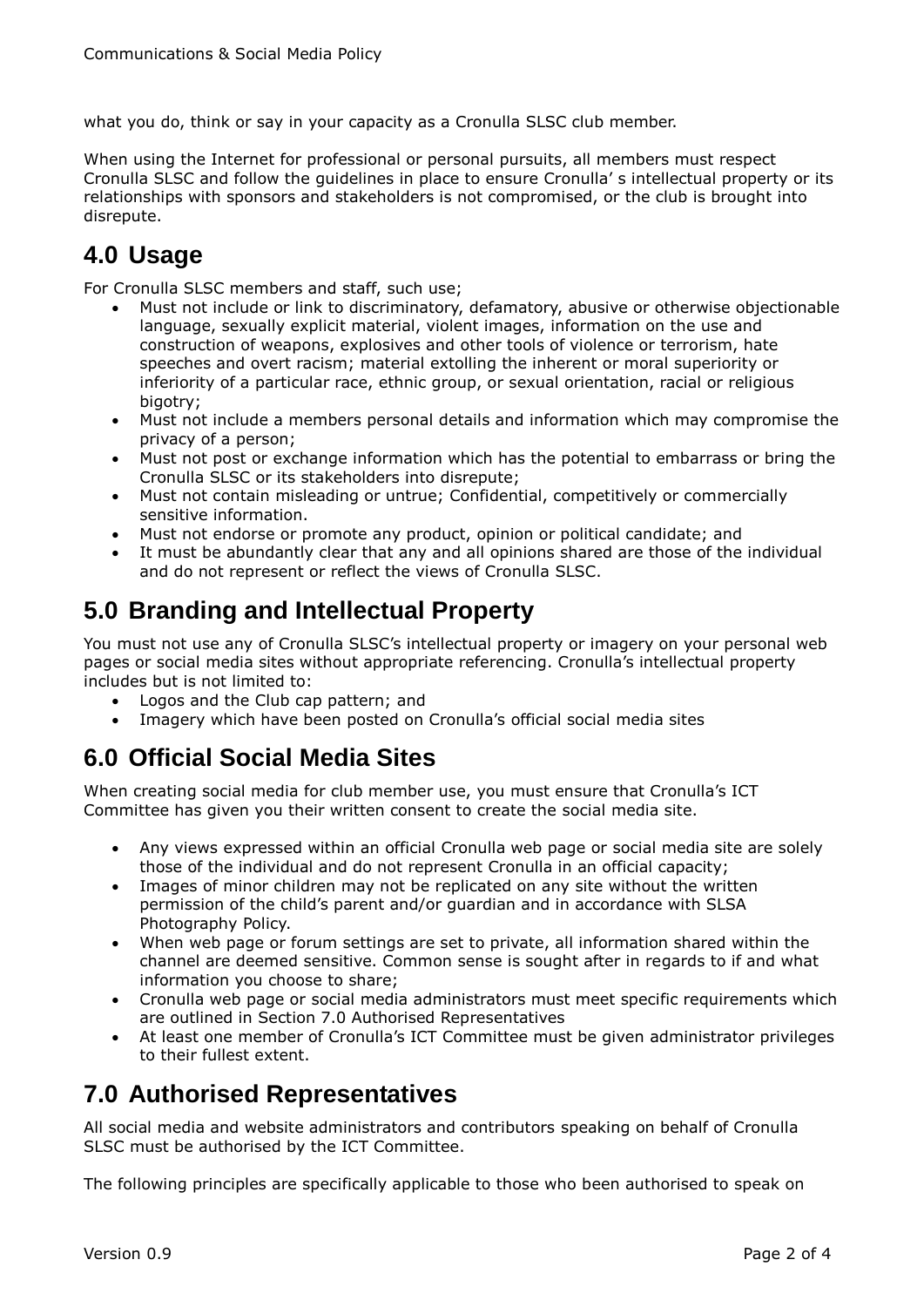Cronulla's behalf through the use of Cronulla's official social media accounts.

- Authorised Representatives must be financial members of the Club
- Club related information must be released through Cronulla's official social media accounts before you can publish such information through your individual accounts;
- Social media should not be used for the promotion or advertisement of businesses that are not considered a Cronulla SLSC partner or sponsor. This includes but is not limited to club members personal businesses or branding;
- Communications must not endorse or promote any product, opinion or political candidate; and
- Communications must be in line with Cronulla's corporate image and policies.

#### **8.0 Non Compliance**

- Cronulla will continue to monitor the use of its social media to ensure compliance with this policy;
- Club members who fail to comply with this policy may be the subjects of disciplinary action including termination of membership as well as prompt action to remove the offending material where possible;
- Breaches of this policy by club members will be dealt with in accordance to Cronulla's Code of Conduct and constitution; and
- Cronulla will not be held liable for the acts and omissions of club members in breach of this policy.

#### **9.0 Document History and Version Control**

| Version | Date Approved | Approved By             | <b>Brief Description</b>     |
|---------|---------------|-------------------------|------------------------------|
| 0.9     |               |                         | Initial Draft                |
| 1.0     | 18/4/2016     | Management<br>Committee | <b>Final Approved Policy</b> |